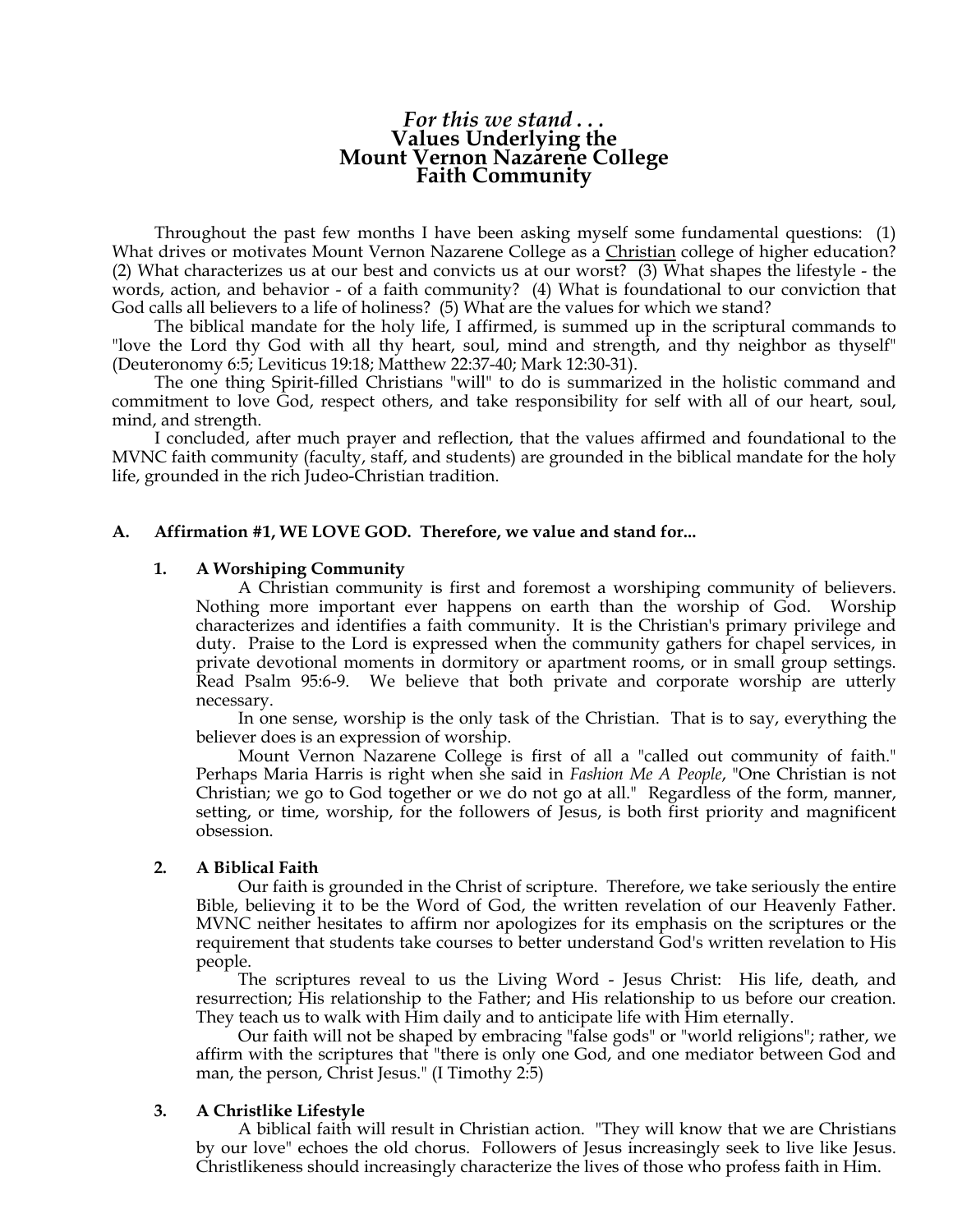Jesus is remembered as one whose primary orientation was toward giving, not getting. In this He is our prototype. Read again the Sermon on the Mount in Matthew 5-7 to catch a glimpse of the way Jesus intends for us to live. Jesus concludes, "But seek first his (God's) kingdom and his righteousness, and all these things will be given to you as well" (Matthew 6:33).

 Our attitudes regarding the sacredness of life (even of the unborn), the stewardship of our possessions, the perils of homosexuality, and the beauty of sex within the marriage bond are shaped by the teaching of Jesus.

 His attitudes must increasingly become our attitudes - He loved, served, taught, confronted, and forgave. His actions must increasingly become our actions - He "came to do the will of His Heavenly Father." And Jesus said to His disciples, "As the Father has sent me, so send I you" (John 20:21).

### **4. A Holiness Ethic**

 A Christian "wholly" committed to loving God will follow a trail not traveled by non-Christians. Decisions will be made that flow from biblical convictions. The integration of faith and life becomes increasingly important to the maturing Christian.

Some things are done, others are not done;

Some words are spoken, others are not spoken;

 Some actions are taken, others not, because of who we are as devoted followers of Jesus, because of what we stand for, because of scriptural commands we affirm, and because of prohibitions in scripture we avoid. The holiness ethic is both individual and social.

 We oppose child abuse and molestation, alcohol, the use of tobacco, trafficking and consumption of illicit drugs, pornography, and the low level of moral values exalted by television and the movie industry.

 The basis for decision-making for the believer wholly committed to following Jesus will be radically different from the one whose faith is culturally or parentally passed on.

#### **5. A Global Mission**

 "Red and yellow, black and white, all are precious in His sight" goes the chorus we often sing as children. And it is true. The world - the whole world - is the arena of God's love and concern.

 To experience people of other cultures, individuals who differ from us in color, race, culture, and language, confronts us with the narrowness of our own cultural blinders. To affirm that God loves "them" as He does us is to broaden our vision of God's love and concern beyond "our" city, state, region, or country.

 Individuals in the poorest of countries and farthest from us geographically are loved by God and in need of the gospel of forgiveness and grace.

Christian musician Steven Green reminds us that

*"To love the Lord our God is the heartbeat of our mission,* 

 *The spring from which our service overflows,* 

 *Across the street and around the land, the mission's still the same,* 

 *Proclaim and live the truth in Jesus' name."* 

 The mission of committed Christians gives focus to our activities, behavior, thoughts, and action. An evangelistic zeal drives us with passion to tell others of the saving grace of Jesus.

## **6. A Creation Vision**

 The scriptures affirm that "the earth is the Lord's, and the fullness thereof" (Psalms 24:1). We are challenged and commanded in scripture to take care of God's creation.

 In the past few years enormous changes have taken place in our thinking about environmental issues. We are increasingly aware of and concerned about conservation and protection. The Christian stewardship of creation begins with the affirmation that God has "loaned" the earth to us, and it is our responsibility to protect it for ourselves as well as for future generations.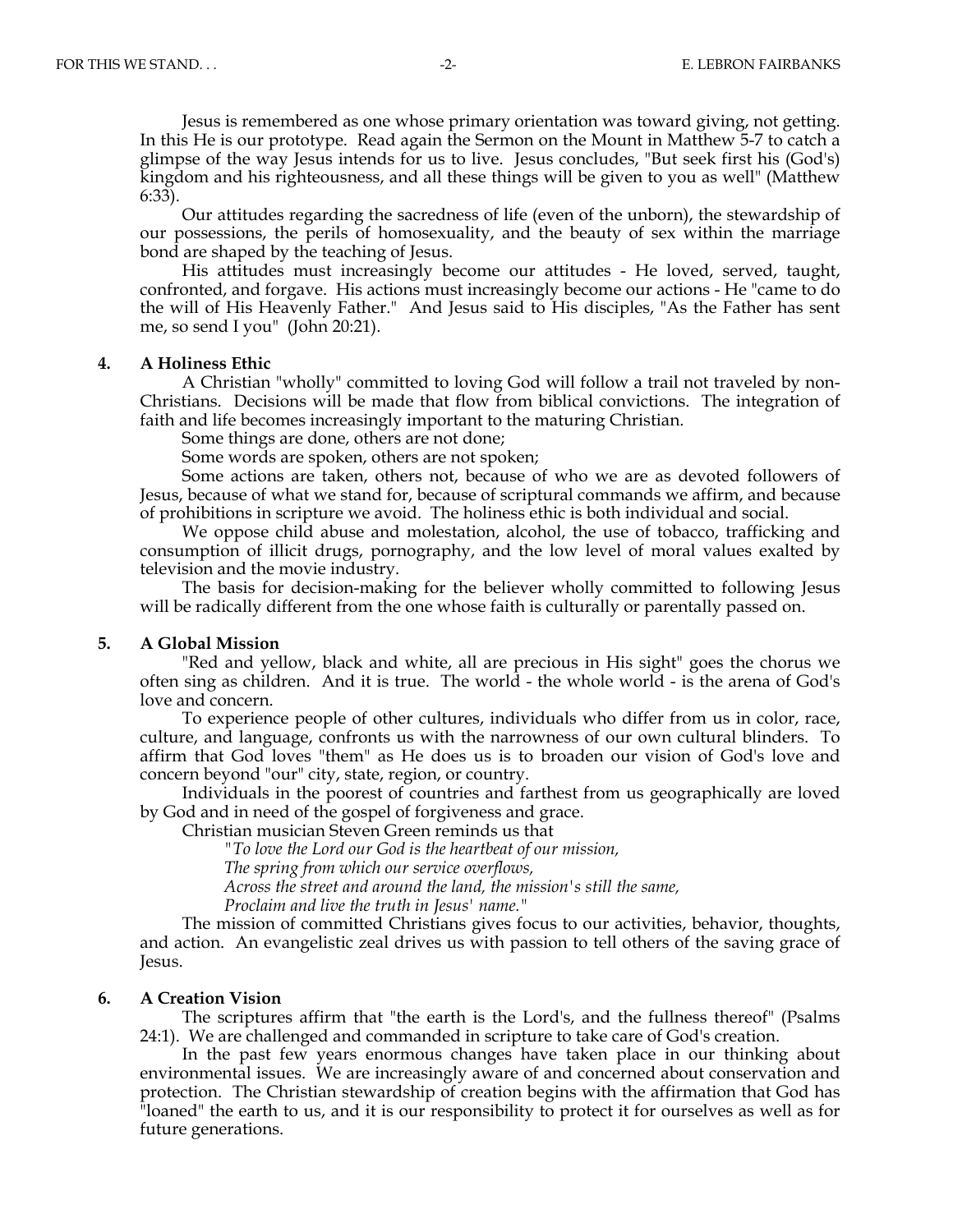Environmental protection may sound like a Washington DC bureaucratic agency, but for the Christian it should be very personal. Projects and programs that assist us in becoming better stewards of our earth's resources are being planned here at MVNC.

 Recycling, waste management, energy conservation, and the protection of our natural resources may enable you to operate your home or business more effectively, but also they are efforts of the Christian to increasingly become better stewards of God's creation.

### **7. A Spirit-Empowered Devotion**

 To live with a focused mission demands that we set aside quality time each day to spend alone with God. The devotional life must be nurtured each day through prayer, scripture, words of Christian hymns, silence, and solitude.

 Most of us need another individual to whom we can be accountable to insure that these sacred moments are not squeezed out by other "good" things. Use the hymnal, the written prayers of others, the Bible, a spiritual journal to focus attention daily on "God who was in Christ reconciling the world unto himself."

Talk to God as you talk to your closest friend.

 His very Spirit within us prompts and enables us to quiet our hearts before God each day - in your room, in chapel, in some corner, with others, or alone with God. Make time to nurture daily your growing relationship with God.

## **B. Affirmation #2, WE RESPECT OTHERS. Therefore, we value and stand for...**

### **1. A Magnanimous Spirit**

 Committed Christians are big-spirited. They give others the benefit of the doubt. They recognize that mistakes can be made, even by themselves. They believe the best, not the worst, in others. They want others to succeed, not fail. They are happy when others receive attention, awards, and accolades. They don't "put people down" in order to build themselves up, or have a healthy self image. They freely forgive, even before forgiveness is asked.

 Jesus taught us an unforgettable lesson about forgiveness. He said, "Father, forgive them, they know not what they do." It's ironic. His "enemies" had not asked for forgiveness, nor did their behavior toward Jesus change when Jesus extended forgiveness to them. What difference, then, did forgiveness make? Not in outward circumstances, for sure. They continued to kill Him. However, His words of forgiveness made all the difference inwardly. He would not permit what others said or what they did to create anger, resentment, and bitterness within Him. His relationship to the Father was so much more important. Others' behavior toward Him would not be permitted to rupture the relationship with the Father. "Father, forgive them, they know not what they do." A magnanimous, forgiving spirit. And this must be our spirit.

### **2. A Servant Mentality**

A poem by Leonard Nimoy reads:

What mark will I leave behind?

How will anyone ever know that I have been here?

What sign will tell the future traveler that I've existed?

Shall I carve it on the door?

"I am here! Today, I exist."

I believe the deepest impression is made

In those moments when I can say, "I care, I love."

 Christians embracing the lifestyle of holiness are challenged to find tangible, concrete ways to serve others in Jesus' name and say to fellow believers within the fellowship, "I love you. I care for you. You are my brother or sister in Christ."

 In its briefest and most general understanding, ministry is service to others in Jesus' name. Certain words help us understand the various dimensions of Christian ministry words like caring, sharing, growing, relating, teaching, and confronting. Ministry in New Testament perspective takes the form of holding the hand of a person engulfed in fear,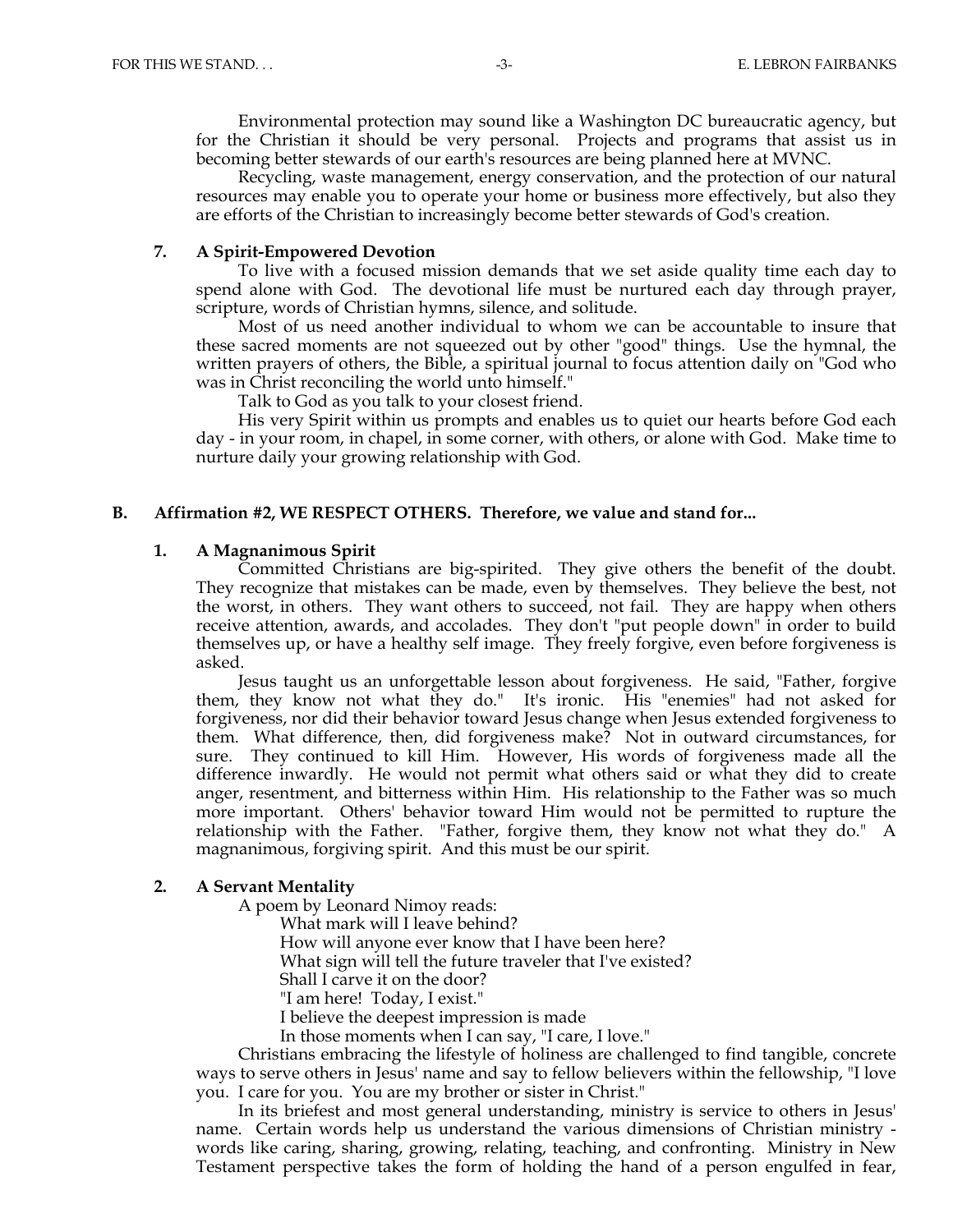listening intently to a person in trouble, crying with a person who is hurt, or embracing the individual who is grieving. It may include taking friends to the store for groceries, sharing your talents with others, or confronting in love the lack of discipline or careless habits. Ministry encompasses the sharing of the Christian faith or a verse of scripture with another in time of need.

 Christian ministry is the extension of Jesus in our world, incarnating the healing, guiding, sustaining, reconciling work of Jesus in the lives of those with whom we work and live. If you are a Christian, you are called to Christian ministry. From a biblical perspective the MVNC motto is on target -- "To seek to learn is to seek to serve."

 Ministry understood in this broadest sense is the context for our specific ministry. We may be specifically called and gifted for pastoral ministry, teaching ministry, evangelism ministry, music ministry, or leadership ministry. But it is futile and self-defeating to seek to function within our particular calling while ignoring the broader calling to serve others in Jesus' name.

### **3. A Trustworthy Character**

"Character is what you are," someone said, " when no one is looking at you." Character is the sum total of our values, priorities, commitments, and decisions. Increasingly, spirit-filled Christians develop a Christlike character as they grow and mature in Christ.

 Ephesians 4:25 exhorts us not to lie. "Put off falsehood" one translation states. The specific reference is to "speaking the truth" within the body of Christ, the fellowship of believers. But do Christians lie to one another?

 I choose to believe that we don't lie to one another on purpose. Christians do, however, sometimes ignore other believers with whom their differences have created barriers. Conversation is therefore superficial. Discussion, if any, focuses on everything but the issue dividing the Christians. Is this lying?

Increasingly, our <u>word</u> must become our <u>bond</u>. What people "see" is what they should "get." Our lives should assume an authentic, transparent, and genuine nature. Our character is trustworthy, even in the academic arena. The College's code of academic integrity affirms our truthfulness in the exams taken on campus and the assignments submitted to teachers. Academic integrity is an essential component of MVNC.

 We want people with whom we live, work, and study to see us as honest, not just with facts, dates, and figures, but with our emotions - particularly negative emotions that tend to divide and separate the Christian fellowship.

# **4. A Positive Influence**

 Have you ever been around someone that, when you left their presence, you felt about 3 inches tall? Some people act as if the only way to build themselves up is to put other people down.

Likewise, you have been around other people that, when you left their presence, you felt big, strong, and confident. You believed that with God and you, you could make a difference, overcome the obstacle, or succeed where you had failed.

 "Do not let any unwholesome talk come out of your mouths, but only what is helpful to others, that it may benefit those who listen." This admonition in Ephesians 4:29 puts most of us under conviction. Our words tend to be self-serving rather than for others.

 Sanctified Christians increasingly make a positive rather than a negative difference in the people with whom they associate and in the situation wherein they find themselves.

 A good question to ask is this: Do people with whom I associate feel better or worse about themselves, their work, MVNC, life, and God as a result of my involvement with them? Determine to be a positive, rather than a negative, Christian, someone who builds up others instead of tearing them down, a person whose words "benefit" those who listen, not undermines, belittles, or destroys them.

 As Christians mature in Christ, the focus must be on building up others, not tearing them down; on encouragement, not discouragement; on supporting, not undermining; on healing, not hurting; on caring, not indifference; on others, not on ourselves.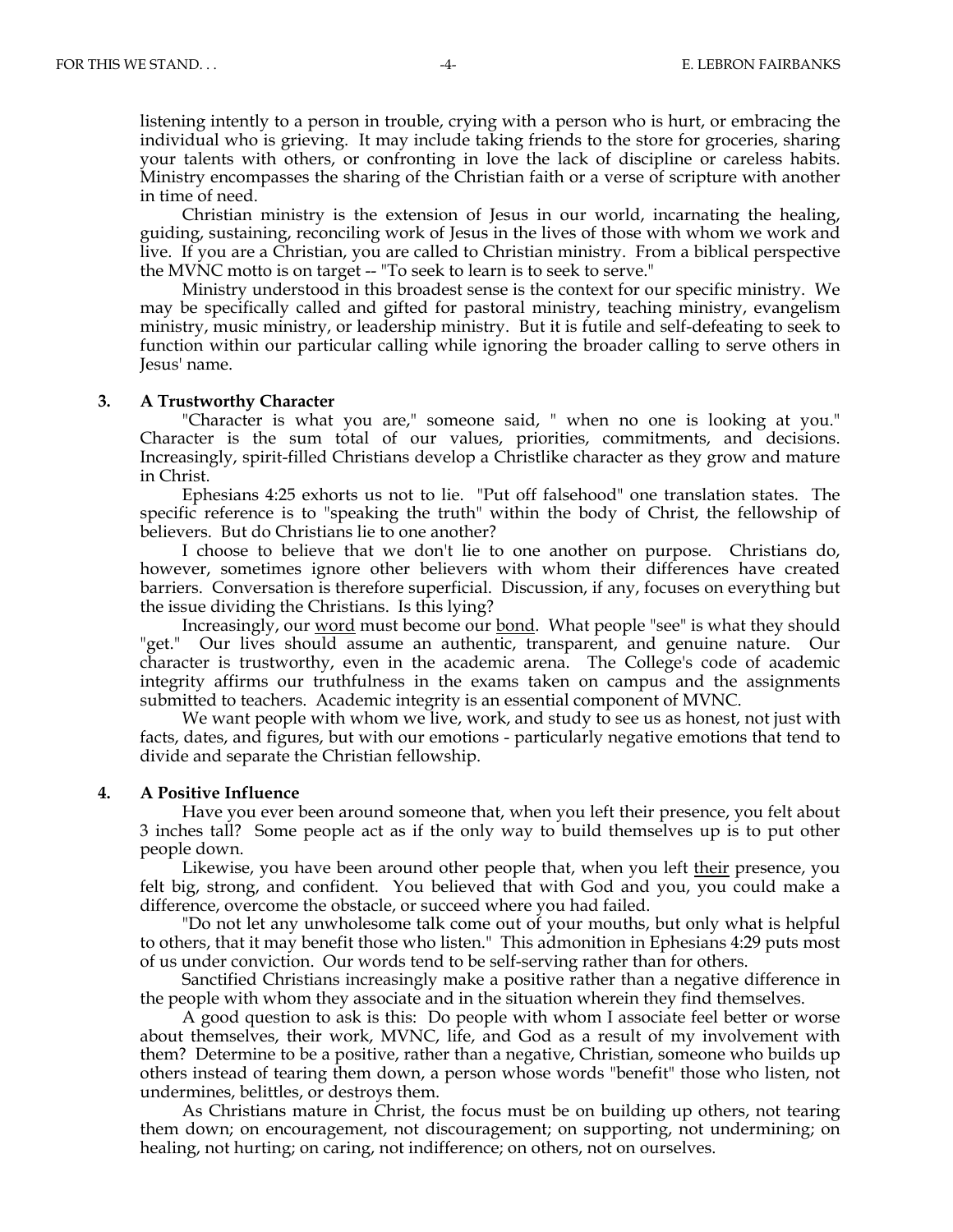# **5. A Courteous Response**

 The way of holiness is a path whereby committed Christians "are being renewed in the attitude of their minds." The Ephesians 4:23 passage is given in the context of a contrast between ways Christians and non-Christians live their lives and respond to others.

 Attitudes of the heart that should increasingly characterize Spirit-filled Christians include the following:

I love you - you are my brother/sister in Christ;

I need you - you have strengths and gifts I do not have;

I accept you - you are being changed by Christ as I am being changed;

I respect you - you are different, yet we are one in Christ;

I trust you - you desire to serve the same Christ as I;

I serve you - I want to minister grace to you.

 These attitudes of the heart enable us to respond courteously to others, even within the Christian fellowship, who do not reflect the same attitudes and behavior towards us.

 "Be kind to one another, tenderhearted, forgiving one another, even as God for Christ's sake hath forgiven you" (Ephesians 4:32).

# **6. A Giving Motivation**

 The biblical reference to giving we have heard throughout our lives: "it is more blessed to give than to receive" (Acts 20:35). And the usual context in which we focus this admonition is in reference to money.

 Money, for sure, must be included in the discussion. Another equally strong biblical principle states, "to whom much is given, much is required" (Luke 12:48 b).

 But "giving" on the MVNC campus for most of us, if it relates only to money, permits us to get off the hook and allows us to miss the principle.

 A commodity just as rare as money on campus is time. And the giving of our time is included in the biblical injunction.

 Time is needed to greet students on campus, to get acquainted with them, assist them in adjusting to a new, if not strange, environment, bring them into our friendship loop, invite them to walk with us to class, to chapel, to Boost. Remember your first days on campus? Anxiety? Fear? Homesickness? Freedom? Outsider? Rejected? Pain?

 Find someone who is new to campus and spend some time with them. Just because it is right and it should be done.

 Look around for some students from outside the United States. The number is growing. Don't panic out of a lack of knowledge of their first language or their culture. What they need is a friend, someone to help them. Ask them (and others) these questions:

- 1. How are you doing?
- 2. How are you coming along with...(a specific problem, project, etc.)?
- 3. How can I help you in...? (Be as specific as possible.)

 These are good questions to ask visitors you spot on campus or prospective students who "invade" the campus (and sometimes your rooms!) on big days for student recruitment.

 "Christ died while we were yet sinners." We did not deserve the gift of eternal life He gave to us. Look around, often, and see people in need of something you can give. You give, like Christ, not because the other person "deserves" the gift necessarily, but because you desire to love others as Christ loved us.

# **7. An Appreciative Attitude**

 The contemporary song asks the question, "How can I say thanks for the things You have done for me - things so undeserved ... the voices of a thousand angels cannot express my gratitude. All that I am, or ever hope to be, I owe it all to You." The refrain of the song continues with thanksgiving to God for all that He has done.

 Holiness people are grateful people. Grateful to God, through His unmerited grace, for saving, sanctifying, and establishing them firmly in the way of holiness. A spirit of thanksgiving must be the continuous response of the committed Christian to the goodness of God in his/her life.

 Yet, our expressions of appreciation should extend to others who help us along the journey. This includes other students, roommates, teachers, and ... yes, even administrators!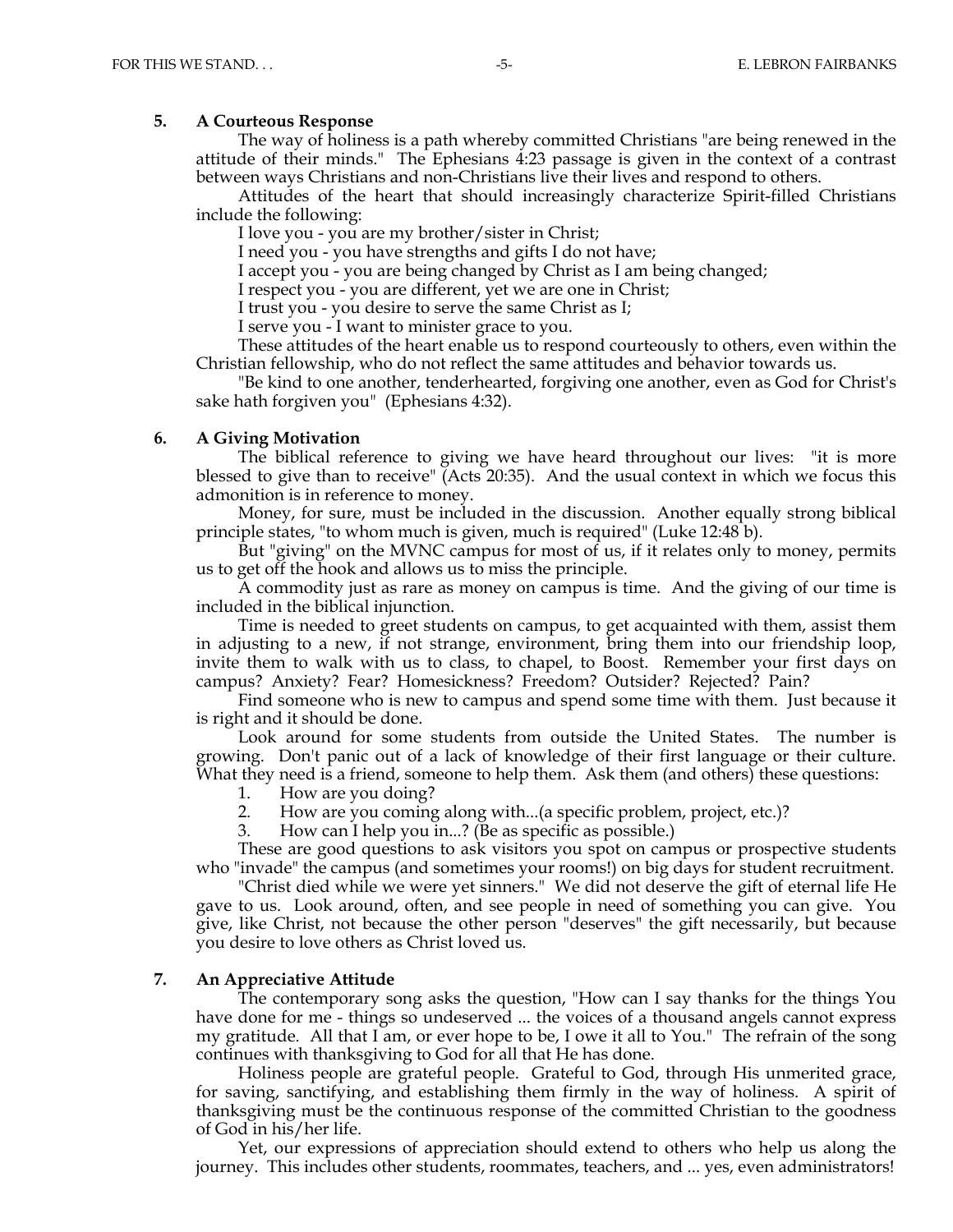Song writer and musician Ray Boltz was on campus several years ago for a concert. During the concert, he shared the background for writing one of his top hits at that time. He wrote the song for Pastor's Appreciation Day in his local church. The heart of the song expresses gratitude to his pastor. "Thank you for giving to the Lord, I'm a life that's been changed...Jesus took the gift you gave. That's why I'm here today."

 In addition to expressing praise and thanksgiving to God, find another person, daily, to whom you can say - honestly and genuinely -

I thank you.

I'm grateful to you.

I appreciate you.

 And be as specific as you can in expressing your gratitude to the other person. You may have to look hard each day for someone to whom you can express gratitude. But keep looking...you will find someone.

 The Swedish family therapist, Swen Walroos, in his outstanding text, Family Communication, concluded from his extensive work with troubled families that the ratio of criticism to compliments in dysfunctional families was 7 or 8 to 1; that is, there were seven or eight criticisms to every one compliment. He states, "My goal in family therapy is to reverse the ratio; that is, to help families give seven to eight compliments to every one criticism."

 I'm concerned when the pervasive mood or conversation of a campus, dorm, a "clique" or group, a family, or an individual is overwhelmingly negative. Something is fundamentally wrong with that individual, group, or institution. Usually we can find what we look for if we're looking for the negative in others or in this institution. Likewise, if you focus on the positive in others or in this institution, you will find it.

 And when you find it...discipline yourself to express appreciation. Develop an appreciative attitude. It is healthy for you physically, emotionally, and spiritually. Find someone each day to whom you can say...

 I thank you. I'm grateful to you. I appreciate you.

# **C. Affirmation #3, WE ARE RESPONSIBLE FOR OURSELVES. Therefore, we value and stand for...**

### **1. An Inquisitive Mind**

 "Truth will ultimately prevail" is often quoted. And this is true if committed Christians believe that God is the Source of all truth. If this be so, seekers after truth have no fear in pursuing questions about God, humankind, life, death, or eternity.

 "The mind is a terrible thing to waste" is another oft-quoted statement. And, again, it is true. To always let other people think for you is a terrible indictment of anyone.

 Read good books, journals, magazines. Obsessively read them. Invest in them. At the same time, with John Wesley, determine to be a "man (or woman) of <u>one</u> book - the Bible."

"...whatever is true, whatever is noble, whatever is right, whatever is pure, whatever is lovely, whatever is admirable - if anything is excellent or praiseworthy - think about such things." (Philippians 4:8 NIV)

What a life verse!

MVNC at its best is a faith community of learners.

### **2. A Disciplined Schedule**

 "Begin with the end in mind" is habit #2 in Steven Covey's book *Seven Habits of Highly Successful People.* This statement can refer to a lifetime, a project, or a daily schedule. We tend to accomplish more if we begin the day (or project or life) with a sense of perspective of what the end result should be and a plan of action to guide us step by step in the process.

 Elaborate "time planners" are available - and some of them are very expensive! But you do not need to purchase a "system" to organize yourself for the day, week, or month.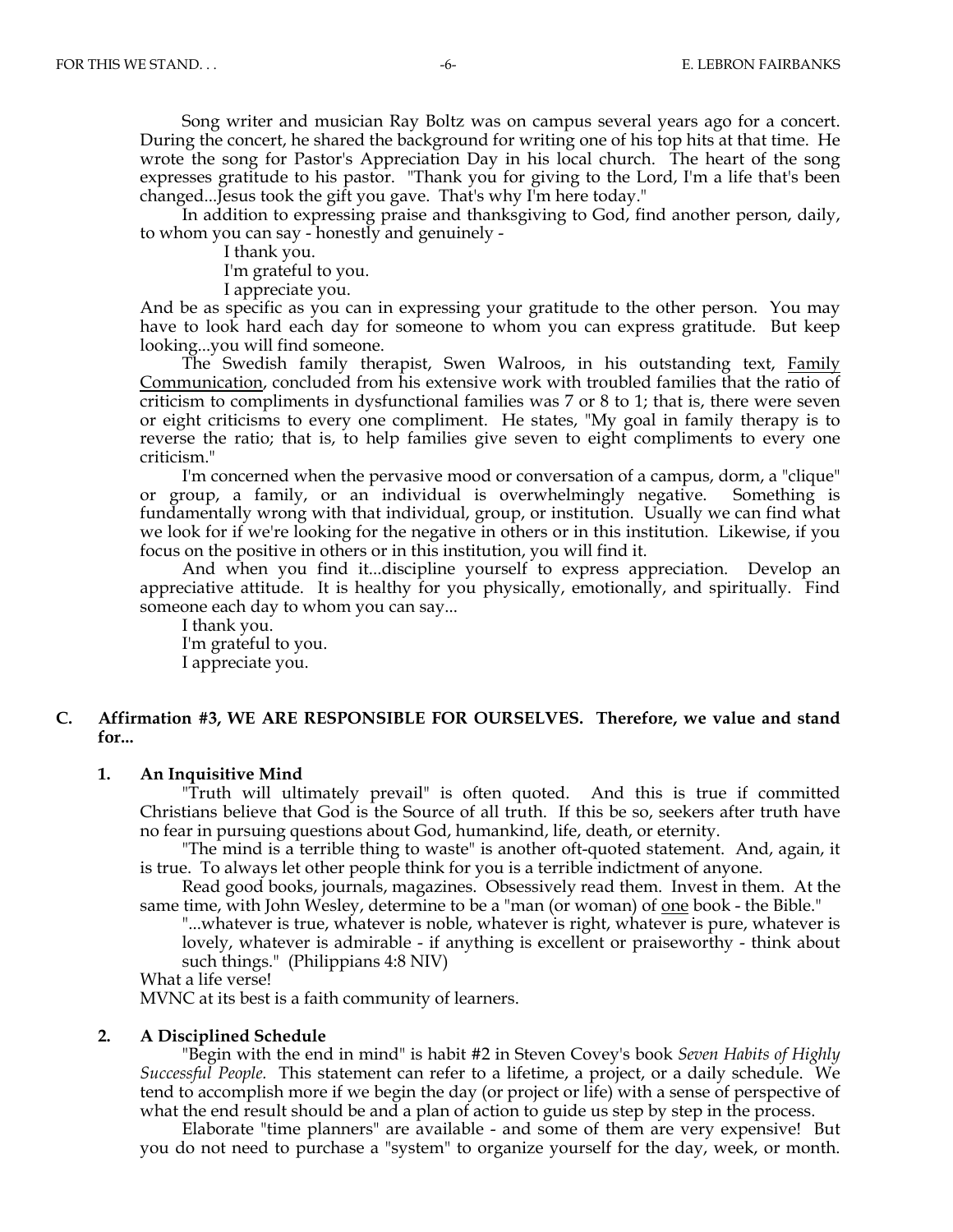Your faculty advisor, the Director of Retention, or staff members in the Personal Counseling Center can assist you in preparing a schedule for your busy week.

 Good calendars are available. You can be creative and create your own time management system.

 Some students could benefit from the consultant many years ago who earned \$25,000 after advising the CEO of a major company to organize his days in the following manner:

- 1. Each evening identify the six most important things to be accomplished the next day.
- 2. Number the six in order of priority.
- 3. The next morning begin the day by starting with the first priority and staying with it until it is finished.
- 4. Then go to the next priority.
- 5. Continue this process throughout the day.
- 6. At the end of the day, repeat #1.

 Most students, however, need to manage multiple priorities simultaneously. Students need to so schedule study time that they devote some time to each of their courses every day. Talk to Dr. Joseph Lechner about the time planner he distributes annually to his freshmen students. Balance your "precious" free time. Choose wisely between the numerous good programs and projects available to you on campus. Don't let the options available in athletics, clubs, and social activities work at cross-purposes with your education mission.

Plan your work. Work your plan. Sounds simplistic. But it works.

### **3. A Modest Attire**

 Modesty has long been affirmed as a standard within the holiness churches. In fact, modesty, neatness, and cleanliness form a three-legged stool on which rests much of the MVNC Student Life Handbook and lifestyle guidelines. But defining modesty is difficult. It seems as if everyone has his or her own opinion regarding the nature of modesty. There are extreme examples of clothes and appearance, and advocates of both extremes strongly - and sometimes loudly - proclaim "their" view is the right view.

 Most Christians affirm the principle of modesty; yet few agree on the details. This makes it particularly difficult for a Christian institution like MVNC, which affirms the principle of modesty, to find a standard acceptable to all. In fact, it can't be done to the satisfaction of everyone - believe me! We ask you, however, to accept the MVNC guidelines, even if you don't agree with every one of them.

 Whatever modesty is or is not, the Spirit-filled Christian (or institution) seeks to look and live in a way that is qualitatively different than individuals (and institutions) who do not profess faith in Jesus Christ as Lord. Our appearance, including the clothes we wear, should be...

appealing, but not seductive,

attractive, but not revealing,

appropriate, but not offensive or extreme.

 The big question for the Christian, male or female, growing in Christlikeness, is not, "How far can I go and get away with it?" but, "How can I dress in such a way as to bring honor and glory to God and strengthen my friends in the faith who may not be as strong spiritually as I?"

In talking about living together as Christians in the Body of Christ, Paul says:

The eye cannot say to the hand, "I don't need you!" And the head cannot say to the feet, "I don't need you." On the contrary, those parts of the body that seem to be weaker are indispensable, and the parts that we think are less honorable we treat with special honor. And the parts that are unpresentable are treated with special modesty, while our presentable parts need no special treatment. But God has combined the members of the body and has given greater honor to the parts that lacked it, so that there should be no division in the body, but that its parts should have equal concern for each other (I Corinthians 12:21-25 NIV).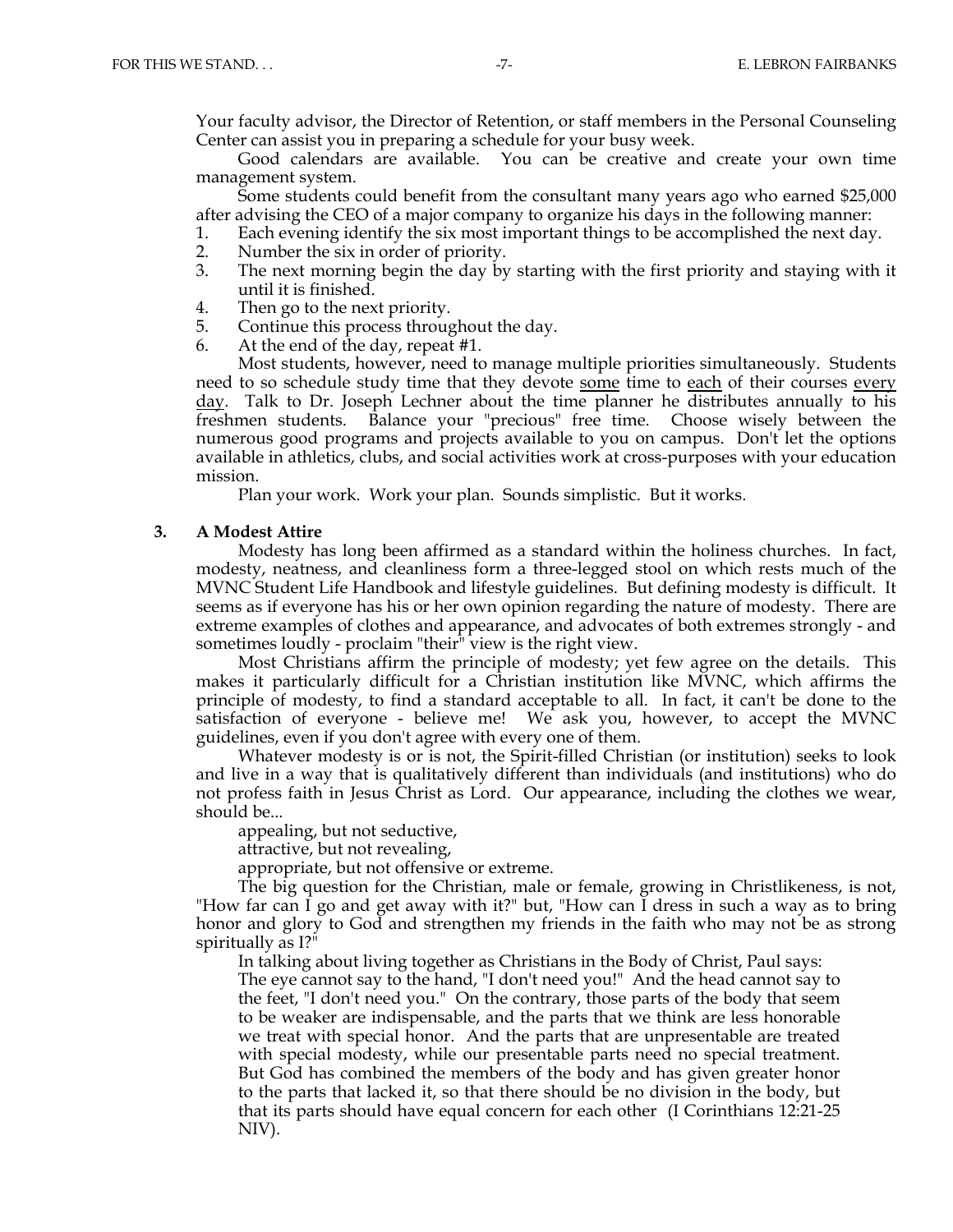### **4. A Balanced Diet**

 "Do you not know that your body is a temple of the Holy Spirit, who is in you, whom you have received from God? ...Therefore honor God with your body" (I Corinthians 6:19- 20).

 What we eat - or don't eat - can build us up or break us down. When we eat a balanced diet, we feel better, look better, sleep better - we are better physically!

 Learn about fat grams, carbohydrates, calories, vitamins, food supplements, and nutrition.

 The key word is *balanced*. Since each individual is different, what *balanced* means to you will differ from that of your roommate, friend, or spouse. Talk with your parents or knowledgeable friends. Check with your physician. Visit the school nurse - when you are healthy! Read books on health and nutrition from the MVNC library. And don't overlook the Food Service personnel. They are committed to providing a balanced diet.

 The undergraduate required course, "Physical Education for Life," is an important part of the MVNC curriculum. The course includes a very strong emphasis on health and nutrition.

 Students who do not give attention to their diet are weakest physically at the time in the semester when they should be strongest. You guessed it - exam time!

And one final word. Don't skip meals. Remember, the key word is *balanced*.

### **5. A Physical Fitness Commitment**

 We've heard the admonition from so many experts that we ought to believe it. Exercise for at least thirty minutes three times a week. Walking to class is not usually considered part of the exercise program - but it is superior to driving a car to class or to various buildings on campus.

 Get involved in an intramural or physical fitness program. The issue isn't how good or bad you are at athletics -- the issue is exercise...and fun. You are needed on some intramural basketball, volleyball, soccer, softball, or other team. You will feel better and be better for the effort.

 Find some friends with whom you can walk or jog around campus regularly. Some students like to bike for so many miles each week. Dr. Cubie - yes, Dr. David Cubie - enjoys roller blading regularly on the Kokosing Gap Trail not far from campus.

 Dr. Mike Clyburn is working with a group to develop a jogging path around the entire campus. Volunteer to help him. (Talk about disciplined walkers - just try to keep up with Dr. and Mrs. Clyburn!)

 Faculty members play basketball or jog early each weekday morning. Dr. Cronk bikes around Mount Vernon, Ohio - the United States - the world! Students are involved regularly in aerobic or exercise classes. Others play basketball every night. Yes, every night.

 A special word to students. Speaking of nights (or early mornings), determine to get a good night's rest each evening. Sounds crazy or impossible, doesn't it? Negotiate with your roommate or apartment mates regarding an appropriate time to "cool it" so that you can get some sleep. There is a strong correlation between a good night's rest and physical fitness. By the way, the entire resident community needs to respect the common quiet hours in the dorms designated for study. Respect the "quiet" guidelines for others' sake as well as your own.

 Whatever is right for you, make a commitment or a renewal pledge to a plan - a systematic schedule - of physical fitness. Your long life and health may depend on it!

## **6. A Reliable Word**

 Be known as a person who keeps her/his word. God's answer to the prophet's complaint in Jeremiah 12:6 is, "Do not trust them, though they speak well of you." No more pathetic words can be spoken of a person than these - you can't trust her/him. What an indictment!

 Conversely, one of the greatest compliments a person can give to another is this: You can trust her/him. Our word, our integrity, our credibility are ultimately so much more